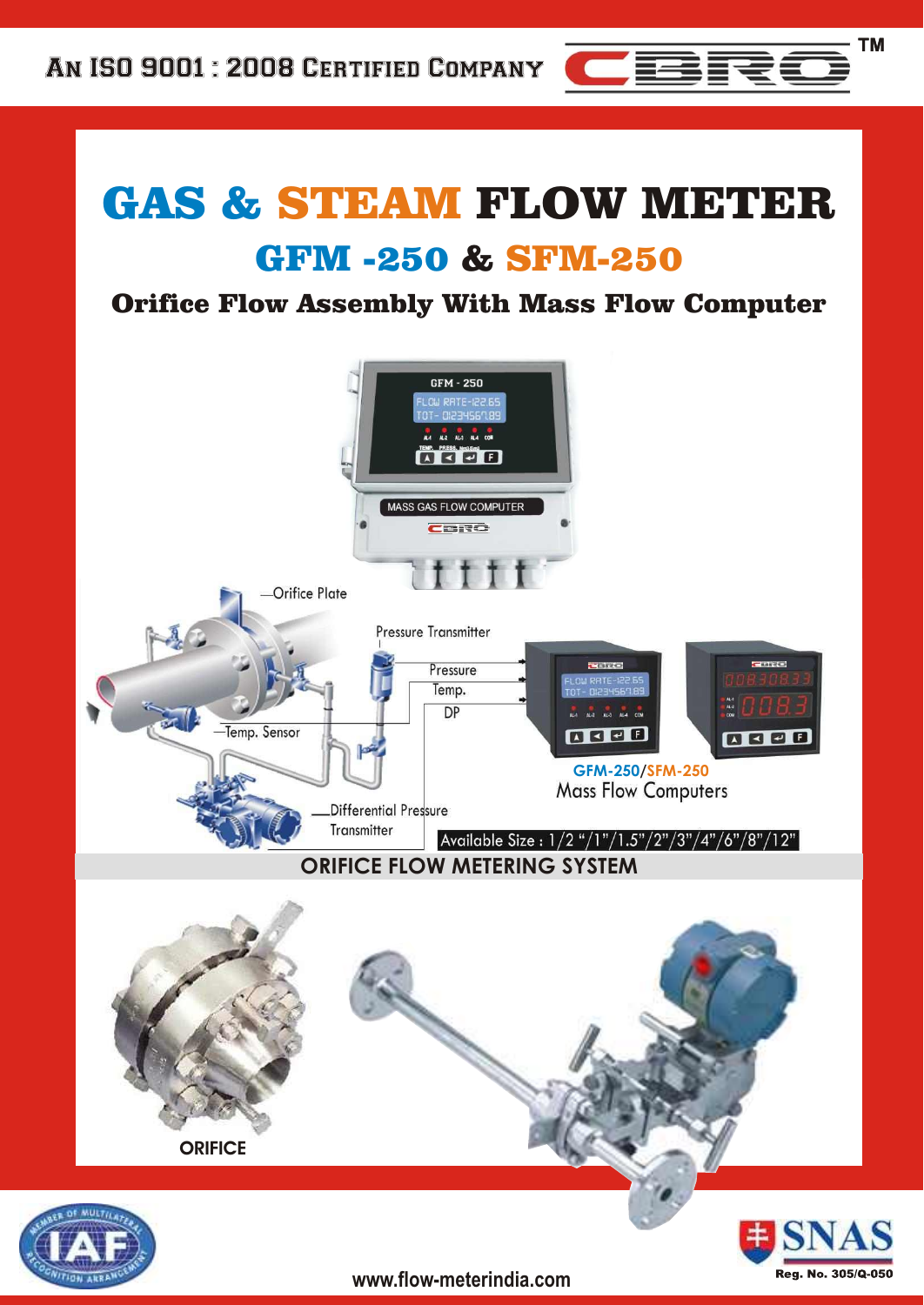#### **GFM-250 & SFM 250 GAS , AIR & STEAM FLOW METERING SYSTEM**

#### **INTRODUCTION**

Use our GFM/SFM series flow meter for measuring flow rates of Bio-gas, LPG, compressed air, steam (saturated &superheated) in closed pipes. The flow meter is suited for wide range of applications where affordability, reliability and ruggedness are of prime importance. In conventional system of measurement, the differential pressure generated by orifice plate is measured by D. P. transmitter. The output from D.P. transmitter after square rooting is accepted as proportional to flow - rate. This assumption is true only when density is constant. Unfortunately, density of compressible fluid is never constant. The density of compressible fluid changes with line pressure & line temperature. Thus, introducing errors in flow rate measurement.

#### **GFM / SFM 250 FLOW METER ASSEMBLY SPECIFICATIONS:**

| 1. Service                                | : Bio-Gas, Compressed Air, Compressed Gas, LPG, Steam.<br>Composition: User to specify. |                                          |
|-------------------------------------------|-----------------------------------------------------------------------------------------|------------------------------------------|
| 2. Size                                   | : $\frac{1}{2}$ to 14"                                                                  | <b>ORIFICE ASSEMBLY</b>                  |
| 3. Type of Flow meter                     | : Differential Pressure Type.                                                           |                                          |
| 4. Flow Element                           | : Orifice / Integral Orifice / Nozzle                                                   |                                          |
| 5. MOC of Flow Element : SS 316           |                                                                                         |                                          |
| 6. Density Compensation: Can be provided. |                                                                                         |                                          |
|                                           | 7. Type of Flanges : WNRF (Weld Neck Raised Face)                                       |                                          |
|                                           | / SORF (Slip On Raised Face)                                                            |                                          |
| 8. MOC of Flange                          | $\therefore$ C.S/S.S/P.P.                                                               | <b>D.P.</b>                              |
| 9. Flange Rating                          | : ANSI 150 / ANSI 300 / ANSI 600                                                        | <b>TRANSMITTER</b>                       |
| 10. Type Of Taps                          | : Flanged Tapping / Corner Tapping / D & D/2                                            | <b>GEM + 250</b>                         |
| 11. No. Of DP Tappings                    | $\therefore$ 1 Pair                                                                     | t di di di d<br><b>ARED</b>              |
| 12. No. Of Drain Tappings: 1 Pair         |                                                                                         |                                          |
|                                           | 13. Design Standard : BS - 1042 / ISO : 5167                                            | ASS GAS FLOW COMPU<br>chito              |
| 14. Accuracy                              | $\pm$ 1% of actual reading (Flowmeter)                                                  | $+++$                                    |
|                                           | * Specifications are subject to change without prior notice.                            | <b>GFM / SFM-250</b><br><b>MASS FLOW</b> |

**IMPULSE TUBING**

**MASS FLOW COMPUTER**

#### **CBRO MAKE INTEGRAL ORIFICE ASSEMBLY :**

The INTEGRAL ORIFICE ASSEMBLY is a flow element capable of adapting to DP transmitter to make a compact, complete flow metering transmitting device without the need of separate impulse piping.

#### **ADVANTAGES OF INTEGRAL ORIFICE :**

- 1. It provides simple & cost-effective solution.
- 2. Increase in reliability.
- 3. Installation cost reduces.
- 4. Time is saved because the unit is supplied as one complete solution.

#### **APPLICATION :** .

GFM/SFM-250 series is most suitable for compressible fluids, which are D. P. TRANSMITTER difficult to measure because of variations in their pressure and temperature.

- Sectors generating & Consuming Steam.
- Measuring Compressor Efficiency.
- Measuring Bio-Gas, LPG Consumption & Many Other



**GFM /SFM SERIES FLOW METER**

**ORIFICE FLANGE ASSEMBLY WITH PIPE RUN MANIFOLD, DP TRANSMITER & END FLANGES**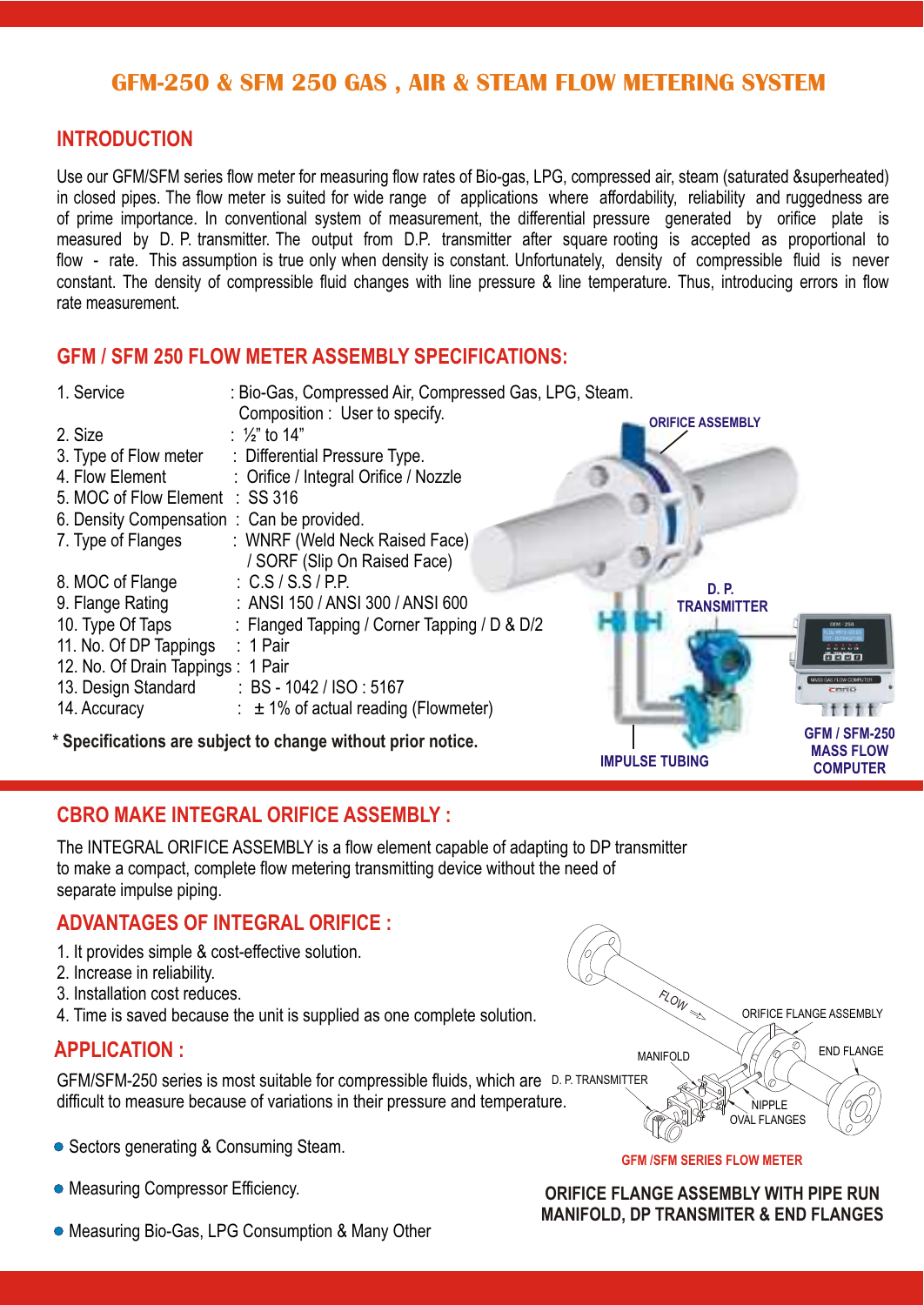## GFM-250 SFM-250 MASS FLOW **COMPUTER**





#### **WITH FLAMEPROOF ENCLOSURE**

|  | Technical Specification :- |
|--|----------------------------|
|--|----------------------------|

|                              |                                              | <b>Flow</b><br>: $0 \sim 20$ mA DC, $4 \sim 20$ mA DC, $0 - 10$ V DC        |  |  |
|------------------------------|----------------------------------------------|-----------------------------------------------------------------------------|--|--|
|                              | Input Type                                   | : 4~20mA DC / 0-10 V DC or Other linear type<br><b>Pressure</b>             |  |  |
|                              |                                              | Temperatures : RTD PT-100 3 wire / 4-20 mA                                  |  |  |
|                              | Transmitter power supply                     | 24 V DC @ 30 mA max, isolated from I/P & O/P                                |  |  |
| Input                        | Range limits                                 | 0.1 to 99999 Programable with decimal point selection                       |  |  |
|                              | Accuracy                                     | $+/- 0.25 %$ of span                                                        |  |  |
|                              | Input impedance                              | >330 K for Voltage & 100 R for current                                      |  |  |
|                              | Input mode                                   | Linear or square root                                                       |  |  |
|                              | Indication                                   | LCD TYPE : 5 digit Flow rate & 10 digit Totaliser-16x2 line LCD             |  |  |
| <b>Indication</b>            | <b>Status indication</b>                     | LEDs for Relay status & Communication                                       |  |  |
|                              | Parameter display                            | Volumetric flow / Mass flow / Pressure / Temperature / Mass total           |  |  |
| <b>Calculation</b>           | Gas Calculation (GFM - 250)                  | AGA3 - On line density correction                                           |  |  |
| <b>Calculation</b>           | Steam Calculation(SFM-250)                   | Saturated steam, Superheated steam, Both - In Auto mode                     |  |  |
| Output                       | Communication                                | Modbus RTU RS- 485/RS- 232 communication                                    |  |  |
|                              | Analog Current & Voltage outputs             | 0/4~20 mA, 0~5V, 0~10V, 1~5V DC, fully 3 port isolated                      |  |  |
|                              | Wireless communication                       | GSM/GPRS base mobile (sms) communication                                    |  |  |
|                              | Communication Protocol & method              | Modbus RTU RS-485 / RS-232 communication                                    |  |  |
| Communication                | Programmable parameter & Connectable number  | Baud rate, Parity, Node address, Stop bit & 0-256 unit                      |  |  |
|                              | Wireless communication                       | GSM / GPRS base mobile (sms) communication                                  |  |  |
| Programmable                 | <b>Display Parameters</b>                    | Flow Rate, Gas/Steam Pressure, Temperature                                  |  |  |
| <b>Parameters</b>            | Programming of parameters                    | Through 4 tactile keys                                                      |  |  |
|                              | (A) Dimensions (B) Panel cutout (C) Mounting | $(B)$ 92 x 92 $(C)$ panel mounted<br>(A) $96(H) \times 96(W) \times 100(D)$ |  |  |
| <b>Other</b>                 | (A) Supply voltage (B) Power consumption     | (A) 110/230 V AC, 50/60 Hz (B) 4 watt maximum                               |  |  |
|                              | Operating ambient temperature and humidity   | $0.50 \degree C$<br>· Below 90%, non condensing                             |  |  |
|                              | Gas group                                    | I IIA IIB as per IS 2148/1981                                               |  |  |
| <b>Flame</b><br><b>Proof</b> | Enclose certification                        | Enclosure is certified by C.M.R.I., Dhanbad                                 |  |  |
|                              | Display glass                                | Clear glass thognet type A as per IS 2206                                   |  |  |
|                              | Degree protection                            | IP 65 as per IS 2147                                                        |  |  |
|                              | Material of constructions                    | Aluminum alloy                                                              |  |  |
|                              | Cable entry                                  | 3 x 3/4 " ET (GFM-250) / 5 x 3/4" ET (SFM-250)                              |  |  |
|                              | <b>External keys</b>                         | 4 nos push buttons                                                          |  |  |

### **Ordering Information:-**